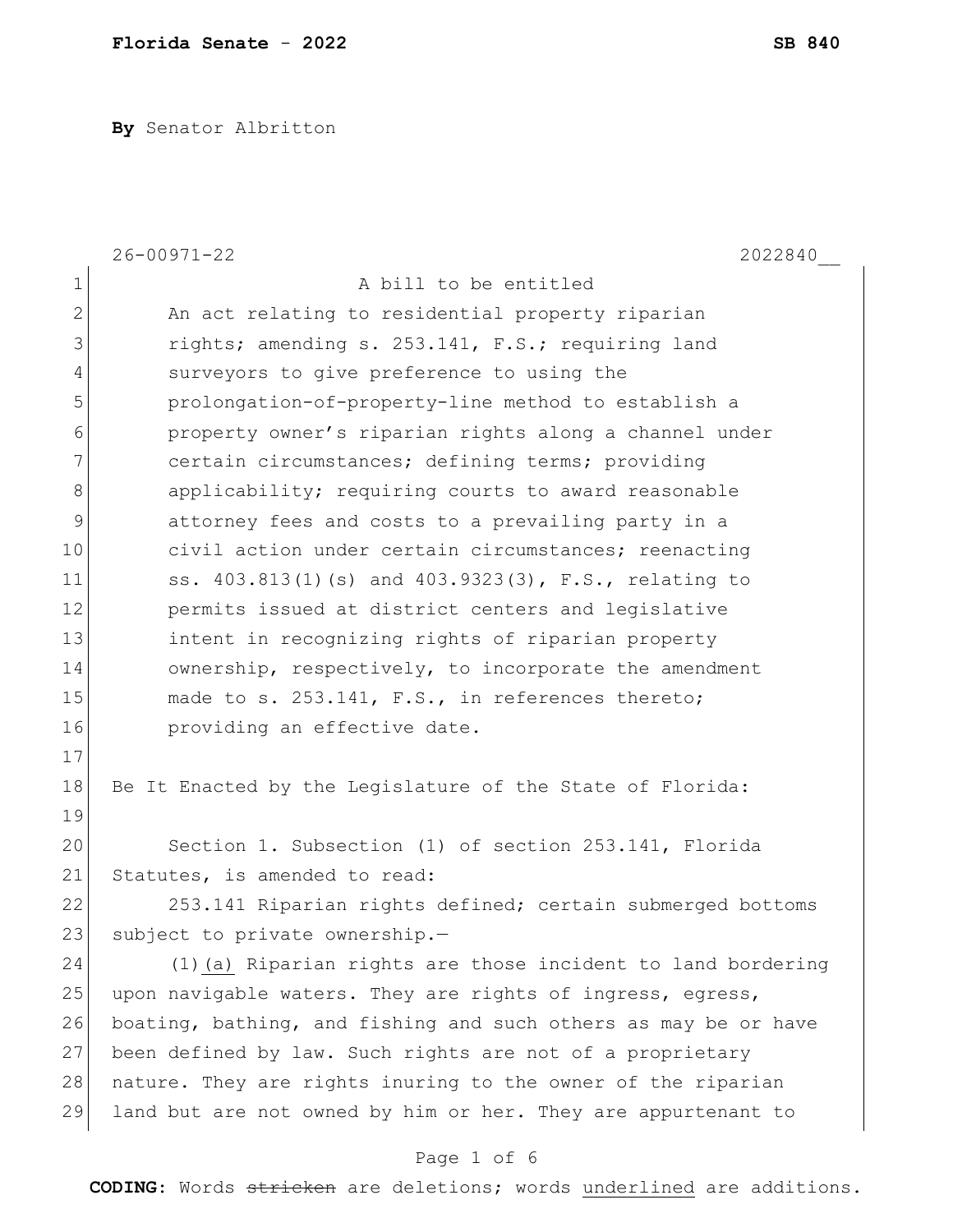|    | $26 - 00971 - 22$<br>2022840                                     |
|----|------------------------------------------------------------------|
| 30 | and are inseparable from the riparian land. The land to which    |
| 31 | the owner holds title must extend to the ordinary high watermark |
| 32 | of the navigable water in order that riparian rights may attach. |
| 33 | Conveyance of title to or lease of the riparian land entitles    |
| 34 | the grantee to the riparian rights running therewith whether or  |
| 35 | not mentioned in the deed or lease of the upland.                |
| 36 | (b) When establishing the boundaries of a residential            |
| 37 | property owner's riparian rights along a channel, for purposes   |
| 38 | of the construction of docks, piers, marinas, moorings, pilings, |
| 39 | and other private improvements, land surveyors must give         |
| 40 | preference to the prolongation-of-property-line method unless    |
| 41 | doing so would result in inequitable apportionment of riparian   |
| 42 | rights among property owners along the channel.                  |
| 43 | 1. As used in this paragraph, the term:                          |
| 44 | a. "Channel" means the marked, buoyed, or artificially           |
| 45 | dredged channel, if any, or if none, means a space equal to 20   |
| 46 | percent of the average width of the river or stream at the point |
| 47 | concerned which furnishes uninterruptedly, through its course,   |
| 48 | the deepest water at ordinary low water.                         |
| 49 | b. "Prolongation-of-property-line method" means                  |
| 50 | establishing the boundary of a property owner's riparian rights  |
| 51 | by extending the owner's property line out into the waterbody at |
| 52 | the same angles at which they intersect the ordinary high        |
| 53 | watermark.                                                       |
| 54 | 2. This paragraph does not apply to littoral waters, such        |
| 55 | as a lake, an ocean, or a gulf.                                  |
| 56 | 3. This paragraph applies only when establishing the             |
| 57 | boundaries of riparian rights after July 1, 2022.                |
| 58 | (c) In a civil action relating to the riparian rights of a       |
|    |                                                                  |

# Page 2 of 6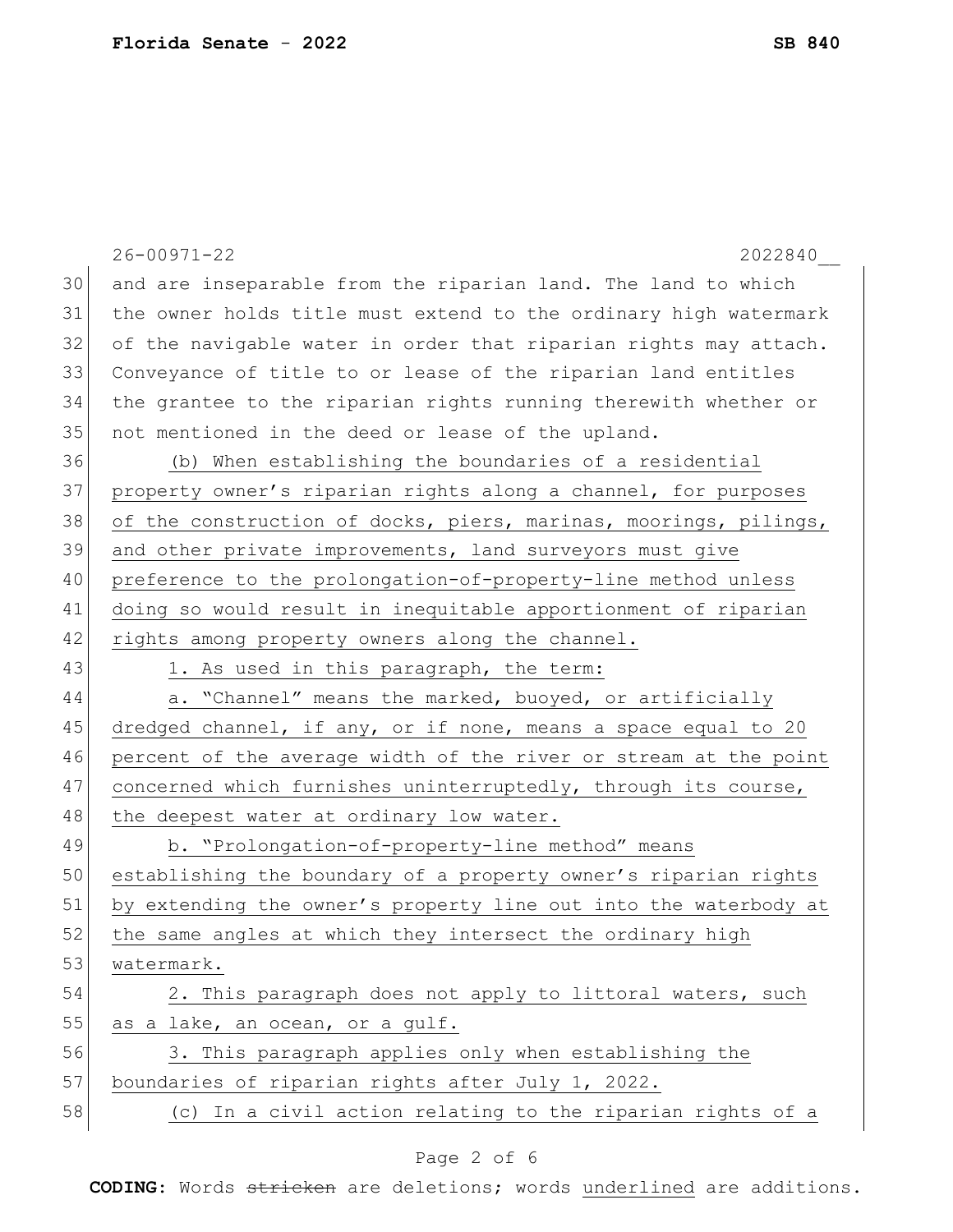26-00971-22 2022840\_\_ 59 residential dock owner, when such rights are exercised with all 60 appropriate environmental and regulatory approvals and permits, 61 in which the defendant is the prevailing party, the court shall 62 award reasonable attorney fees and costs to the prevailing 63 party. 64 Section 2. For the purpose of incorporating the amendment 65 made by this act to section 253.141, Florida Statutes, in a 66 reference thereto, paragraph (s) of subsection (1) of section 67 403.813, Florida Statutes, is reenacted to read: 68 403.813 Permits issued at district centers; exceptions. 69 (1) A permit is not required under this chapter, chapter 70 373, chapter 61-691, Laws of Florida, or chapter 25214 or 71 chapter 25270, 1949, Laws of Florida, and a local government may 72 not require a person claiming this exception to provide further 73 department verification, for activities associated with the 74 following types of projects; however, except as otherwise 75 provided in this subsection, this subsection does not relieve an 76 applicant from any requirement to obtain permission to use or 77 occupy lands owned by the Board of Trustees of the Internal 78 Improvement Trust Fund or a water management district in its 79 governmental or proprietary capacity or from complying with 80 applicable local pollution control programs authorized under 81 this chapter or other requirements of county and municipal 82 governments: 83 (s) The construction, installation, operation, or 84 maintenance of floating vessel platforms or floating boat lifts, 85 provided that such structures: 86 1. Float at all times in the water for the sole purpose of

#### Page 3 of 6

87 supporting a vessel so that the vessel is out of the water when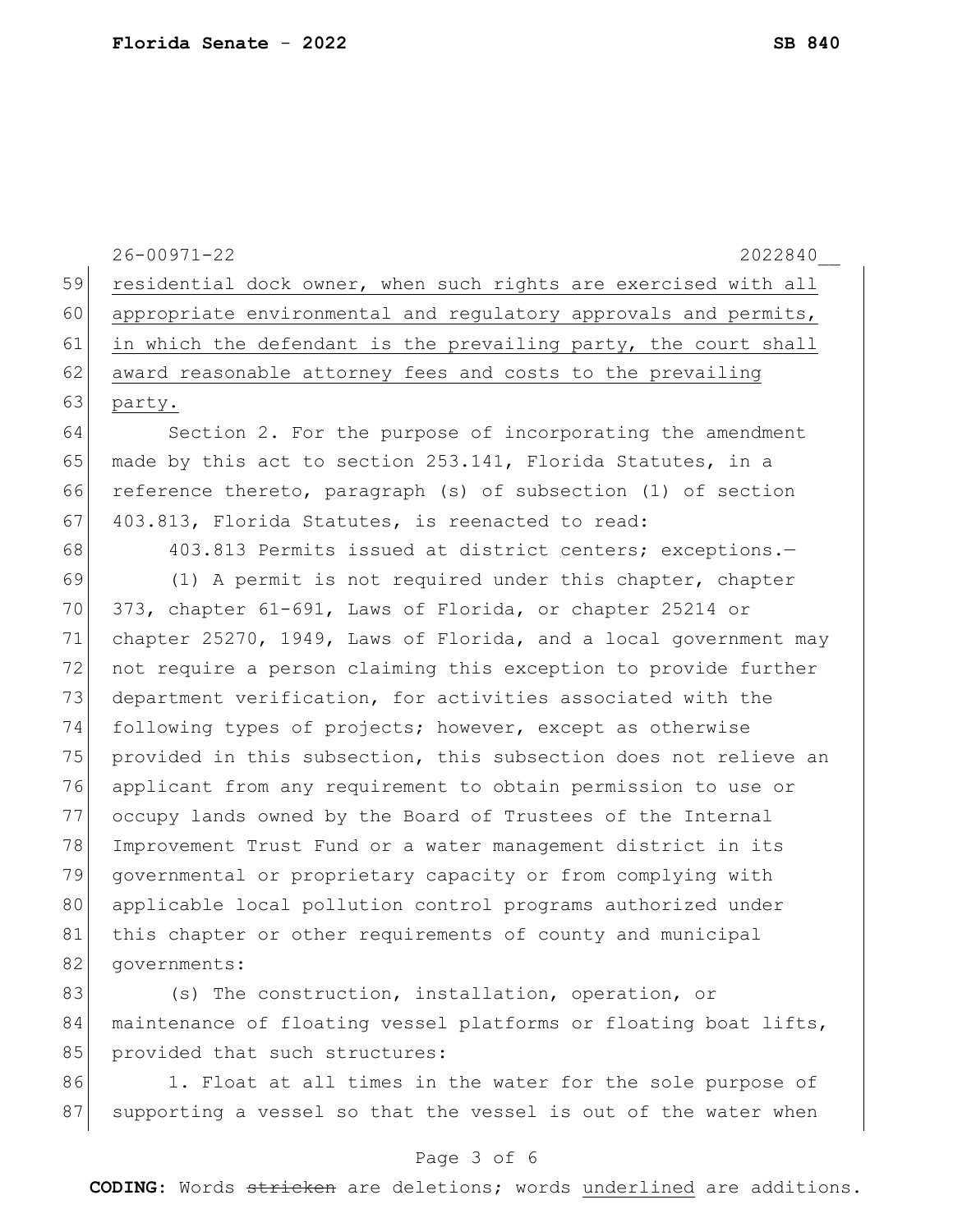```
88 not in use;
89 2. Are wholly contained within a boat slip previously
```
90 permitted under ss. 403.91-403.929, 1984 Supplement to the 91 Florida Statutes 1983, as amended, or part IV of chapter 373, or 92 do not exceed a combined total of 500 square feet, or 200 square 93 feet in an Outstanding Florida Water, when associated with a 94 dock that is exempt under this subsection or associated with a 95 permitted dock with no defined boat slip or attached to a 96 bulkhead on a parcel of land where there is no other docking 97 structure;

98 3. Are not used for any commercial purpose or for mooring 99 vessels that remain in the water when not in use, and do not 100 substantially impede the flow of water, create a navigational 101 hazard, or unreasonably infringe upon the riparian rights of 102 adjacent property owners, as defined in s. 253.141;

103 4. Are constructed and used so as to minimize adverse 104 impacts to submerged lands, wetlands, shellfish areas, aquatic 105 plant and animal species, and other biological communities, 106 including locating such structures in areas where seagrasses are 107 least dense adjacent to the dock or bulkhead; and

108 5. Are not constructed in areas specifically prohibited for 109 boat mooring under conditions of a permit issued in accordance 110 with ss. 403.91-403.929, 1984 Supplement to the Florida Statutes 111 1983, as amended, or part IV of chapter 373, or other form of 112 authorization issued by a local government.

113

114 Structures that qualify for this exemption are relieved from any 115 requirement to obtain permission to use or occupy lands owned by 116 the Board of Trustees of the Internal Improvement Trust Fund

## Page 4 of 6

**CODING**: Words stricken are deletions; words underlined are additions.

26-00971-22 2022840\_\_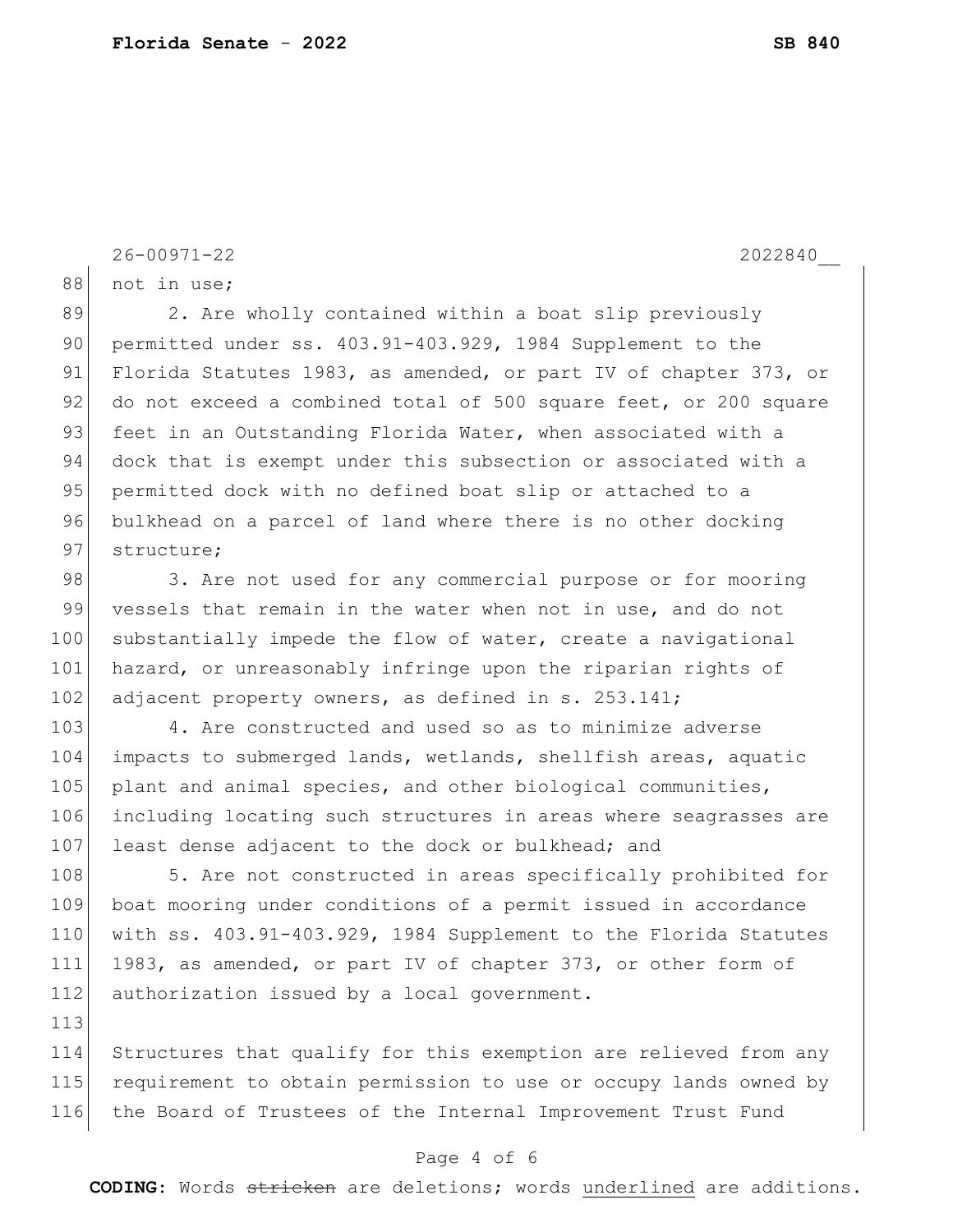26-00971-22 2022840\_\_ 117 and, with the exception of those structures attached to a 118 bulkhead on a parcel of land where there is no docking 119 structure, may not be subject to any more stringent permitting 120 requirements, registration requirements, or other regulation by 121 any local government. Local governments may require either 122 permitting or one-time registration of floating vessel platforms 123 to be attached to a bulkhead on a parcel of land where there is 124 no other docking structure as necessary to ensure compliance 125 with local ordinances, codes, or requiations. Local governments 126 may require either permitting or one-time registration of all 127 other floating vessel platforms as necessary to ensure 128 compliance with the exemption criteria in this section; to 129 ensure compliance with local ordinances, codes, or regulations 130 relating to building or zoning, which are no more stringent than 131 the exemption criteria in this section or address subjects other 132 than subjects addressed by the exemption criteria in this 133 section; and to ensure proper installation, maintenance, and 134 precautionary or evacuation action following a tropical storm or 135 hurricane watch of a floating vessel platform or floating boat 136 lift that is proposed to be attached to a bulkhead or parcel of 137 land where there is no other docking structure. The exemption 138 provided in this paragraph shall be in addition to the exemption 139 provided in paragraph (b). The department shall adopt a general 140 permit by rule for the construction, installation, operation, or 141 maintenance of those floating vessel platforms or floating boat 142 lifts that do not qualify for the exemption provided in this 143 paragraph but do not cause significant adverse impacts to occur 144 individually or cumulatively. The issuance of such general 145 permit shall also constitute permission to use or occupy lands

#### Page 5 of 6